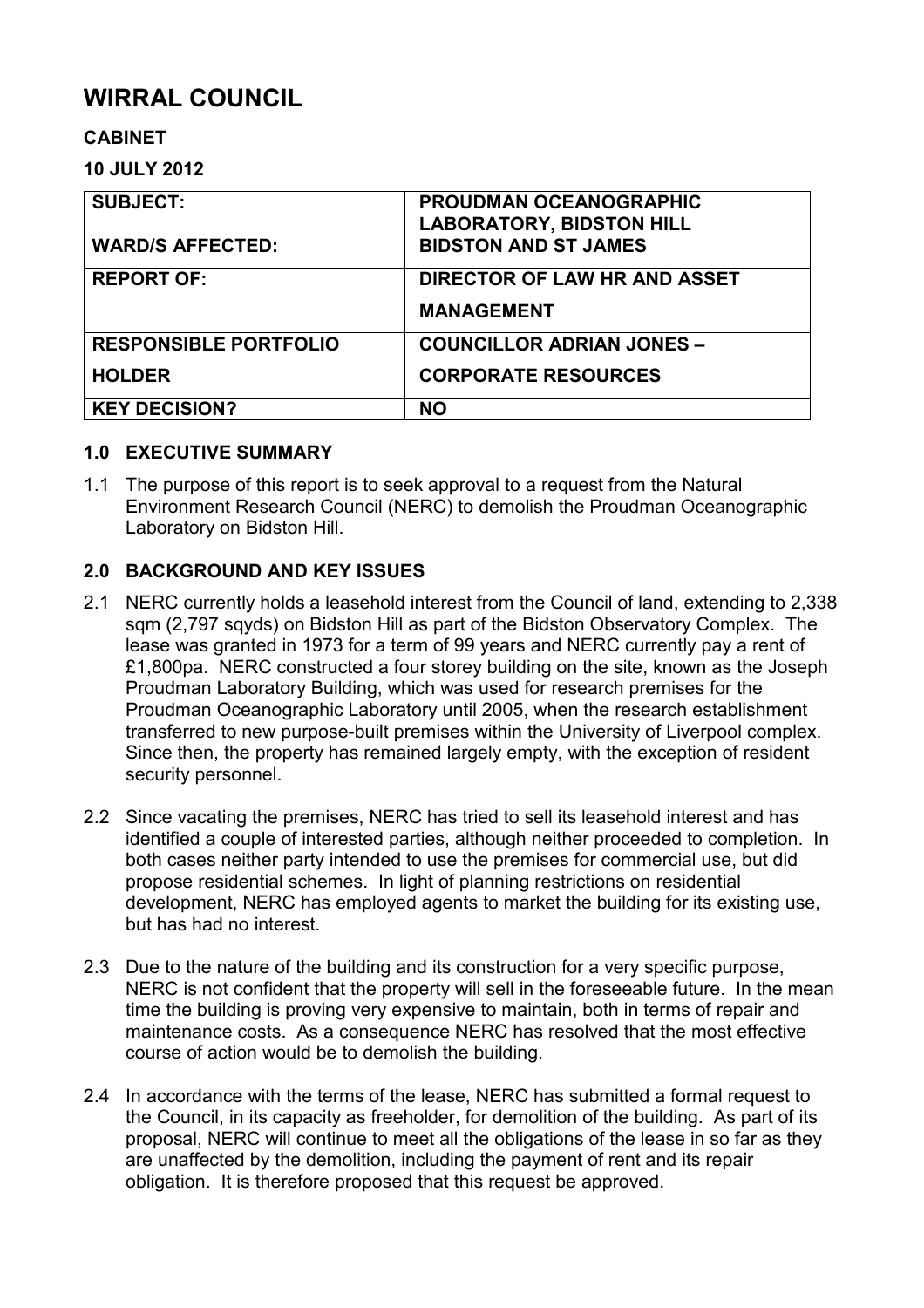- 2.5 Members are asked to note that the Bidston Preservation Trust has notified the Council, via Esther McVey MP, of its proposal to convert the Proudman Building for use as a Taiko Drumming Centre (TDC). The trust advises that the TDC is well established but in need of suitable premises. It also advises that TDC has received recognition for the therapeutic benefits of drumming, especially for deaf children and young adults with learning difficulties. The Trust has identified the Proudman Building as being suitable and has therefore requested a 'stay of execution' before demolition in order to give it time to acquire the necessary funding.
- 2.6 As the building is owned by NERC, the Trust has been directed to NERC's agents in order that they can explore the proposal in more detail. The proposal is being developed by the Rock Ferry Community Partnership, which established the Wirral Taiko Dragon Drumming project. The Partnership hopes to instruct consultants to develop its proposal in detail and intends to contact NERC to register its proposal for the building. Consent for the demolition under the terms of the lease will not prevent these discussions taking place and is still considered appropriate.

#### **3.0 RELEVANT RISKS**

3.1 There are no clear risks to the Council in consenting to the request to demolish the building in accordance with the terms of the lease.

## **4.0 OTHER OPTIONS CONSIDERED**

4.1 The only other option would be to refuse the request, although there are no obvious benefits in this course of action.

## **5.0 CONSULTATION**

5.1 No consultation has been undertaken following this request.

## **6.0 IMPLICATIONS FOR VOLUNTARY, COMMUNITY AND FAITH GROUPS**

6.1 None

## **7.0 RESOURCE IMPLICATIONS: FINANCIAL; IT; STAFFING; AND ASSETS**

7.1 The Council will continue to be entitled to receive a rent for the site, currently £1,800 per annum, in accordance with the lease terms.

#### **8.0 LEGAL IMPLICATIONS**

- 8.1 The terms of the lease require the tenant to erect and maintain the Proudman building. The lessee is required by the lease to obtain the landlord's consent to any alterations to the structure and such consent is not to be unreasonably withheld. Accordingly, the Council would need solid grounds for a refusal of this request.
- 8.2 The consent for the demolition will need to be documented in accordance with the terms of the lease agreement.

## **9.0 EQUALITIES IMPLICATIONS**

9.1 Has the potential impact of your proposal(s) been reviewed with regard to equality?

No because there is no relevance to equality.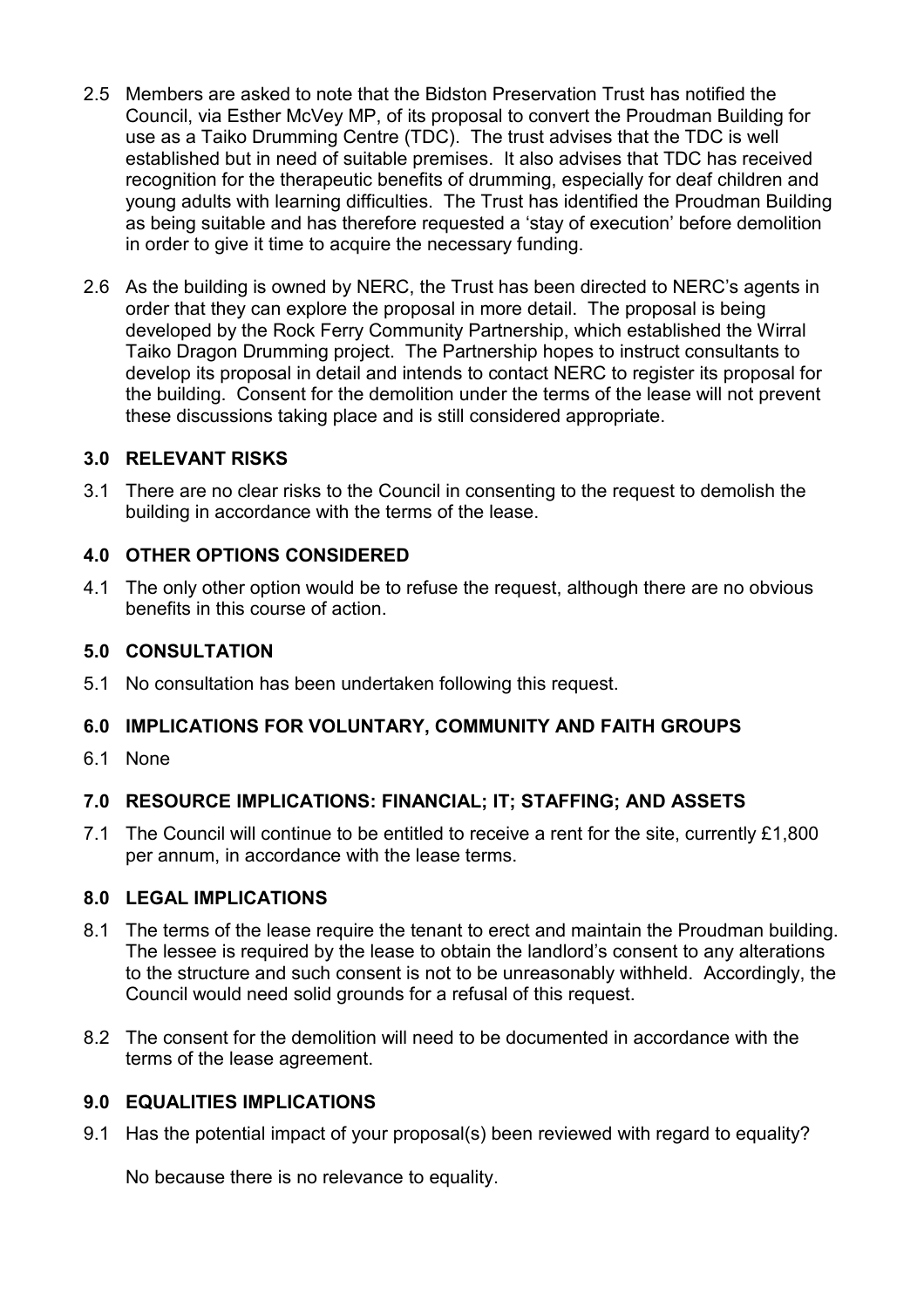## **10.0 CARBON REDUCTION IMPLICATIONS**

10.1 The demolition of the building will result in a reduction in carbon emissions.

## **11.0 PLANNING AND COMMUNITY SAFETY IMPLICATIONS**

- 11.1 Demolition of the building will not require planning consent, but will need a 'Prior Notification' of demolition under the Building Act, which will give the authority some control over the manner of demolition and the aftercare of the site. The Proudman Building is in close proximity to the Lighthouse, cottages, former Observatory and adjoining house, which are all listed Grade 2. The perimeter wall to the Observatory complex is also listed Grade 2 and clearance and redevelopment of the Proudman Building would affect the setting of these listed buildings. In the past, redevelopment of the site of the Proudman Building has been seen as offering the potential for enabling development, should that have been needed to support works to the listed buildings on the site. New owners have occupied the lighthouse and cottage and the Observatory building, with a view to using them for residential purposes. They have not sought enabling development to assist with the costs of refurbishment.
- 11.2 Because of the site's location, close to listed buildings and the adjoining Bidston Hill Area of Special Landscape Value, it is important that any demolition proposed should be subject to an agreed scheme of site restoration.
- 11.3 The site of the Proudman Observatory was previously shown in the UDP as being subject to Policy EM11 ( a policy specific to Bidston Observatory and the Poudman Oceanographic Laboratory). In 2007, that policy was deleted (Cabinet 28th March 2007, Minute 314 refers) and is therefore no longer part of the development plan. The site is now shown as without notation and any planning applications that might be submitted for the site will be subject to other policies of the UDP, particularly those relating to impact on Listed Buildings and the Bidston Hill Area of Special Landscape Value. The advice within the National Planning Policy Framework will also be a material consideration in the determination of any planning application.

## **12.0 RECOMMENDATION**

12.1 That the Council, in its capacity as freeholder, gives consent in accordance with the terms of the lease to the demolition of the Proudman Laboratory building.

## **13.0 REASON FOR RECOMMENDATION**

13.1 To enable NERC to reduce its maintenance liability and to remove a vacant facility which could attract anti social behaviour.

**REPORT AUTHOR:** *Steven McMorran* *Valuer* telephone: (0151 666 3891) email: stevemcmorran@wirral.gov.uk